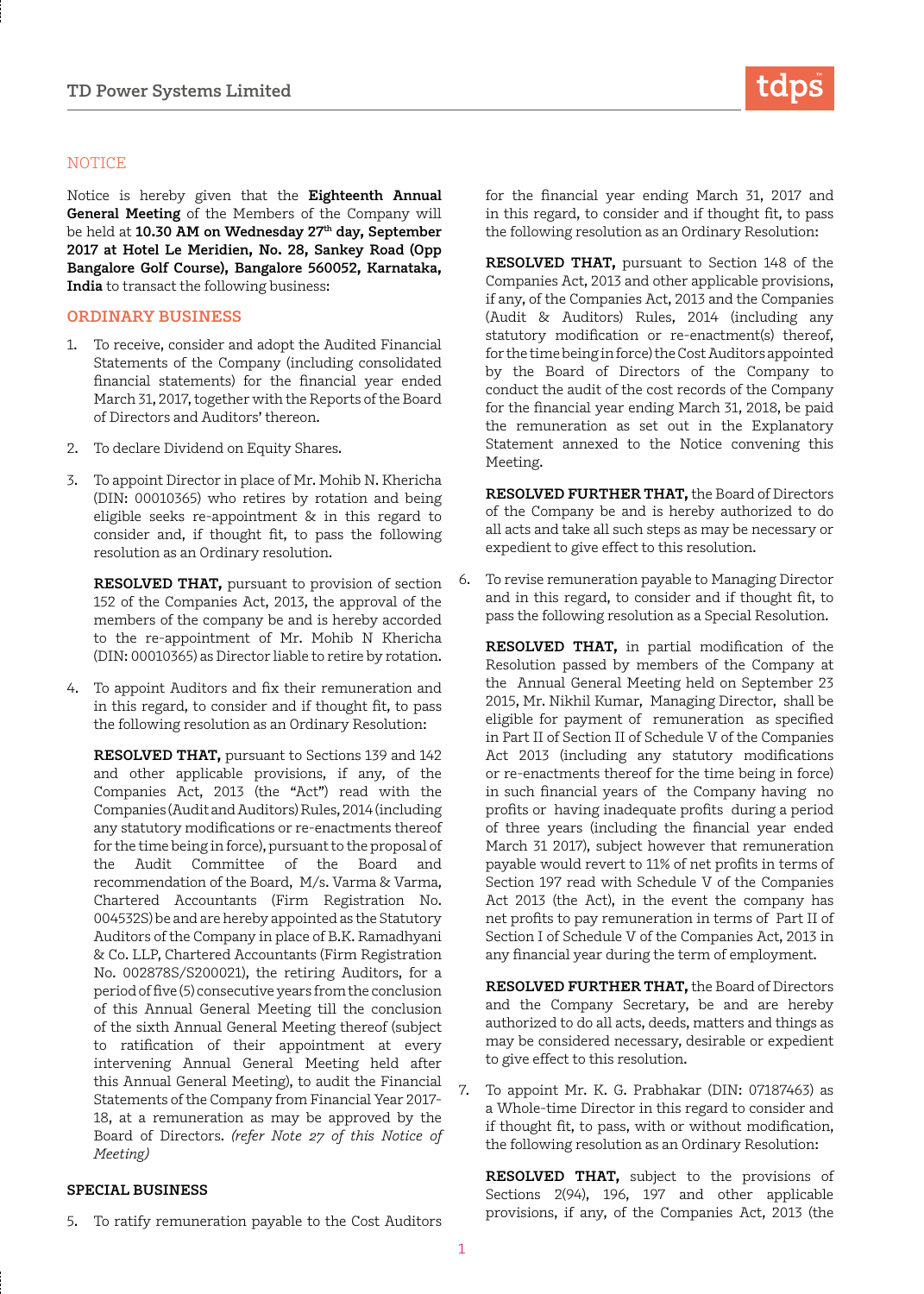made thereunder (including any statutory modification or reenactment thereof, for the time being in force), consent of the Company be and is hereby accorded for re appointment of Mr. K. G. Prabhakar (DIN: 07187463) as Whole-time Director of the Company (liable to retire by rotation) for a period of 3 (three) years effective June 28, 2018 on the terms and conditions approved by the Nomination & Remuneration Committee of the Board including remuneration set out in the Statement annexed to the Notice convening this Meeting with authority to the Board of Directors (hereinafter referred to as "the Board" which term shall include the Nomination & Remuneration Committee of the Board) to vary the terms and conditions of appointment including remuneration payable to Mr. K. G. Prabhakar as it may deem fit provided that such remuneration shall not exceed the limits specified under Schedule V to the Companies Act, 2013 (including the remuneration to be paid in the event of loss or inadequacy of profit in any financial year under Part II of Section II of Schedule V of the Companies Act, 2013) or any statutory modification(s) or re- enactment(s) thereof.

**RESOLVED FURTHER THAT,** the Board of Directors and the Company Secretary be and are hereby authorized to do all acts, deeds, matters and things as may be considered necessary, desirable or expedient to give effect to this resolution.

| Bangalore       | By Order of the Board        |
|-----------------|------------------------------|
| August 10, 2017 | for TD Power Systems Limited |

#### **N. Srivatsa** Company Secretary

**Regd. Off:** No. 27, 28 & 29, KIADB Industrial Area, Dabaspet, Nelamangala Taluk, Bengaluru - 562 111 CIN: L31103KA1999PLC025071

**E-mail Id:** tdps@tdps.co.in, **Website:** www.tdps.co.in, **Tel. No.:** + 91 80 22995700, **Fax:** + 91 80 22995718

## **NOTES**

- 1. The Explanatory Statement pursuant to Section 102 of the Companies Act, 2013 (Act) in respect of the special business set out in this Notice and the relevant details pursuant SEBI Listing Regulations are annexed hereto.
- 2. Brief profile of Mr. Mohib N Khericha who retires by rotation and being eligible, offers himself for reappointment pursuant to Section 152 of the Companies Act, 2013 is annexed herewith as required under Regulation 36 of the SEBI (Listing Obligations and Disclosure Requirements) Regulations, 2015. Profile of Mr. K G Prabhakar form part of the statement setting out material facts.

"Act"), read with Schedule V to the Act and the rules 3. A member entitled to attend and vote at the 18th Annual General Meeting of the Company, is entitled to appoint a proxy to attend and vote instead of himself/ herself and the proxy need not be a member of the Company.

> Proxies submitted on behalf of companies, institutional investors, societies, etc., must be supported by appropriate resolution/ authority, as applicable. A person can act as proxy on behalf of Members not exceeding fifty (50) and holding in the aggregate not more than 10% of the total share capital of the Company. In case a proxy is proposed to be appointed by a Member holding more than 10% of the total share capital of the Company carrying voting rights, then such proxy shall not act as a proxy for any other person or shareholder.

> If a Proxy is appointed for more than fifty Members, he shall choose any fifty Members and confirm the same to the Company before the commencement of specified period for inspection. In case the Proxy fails to do so, the Company shall consider only the first fifty proxies received as valid.

> Proxies in order to be effective must be deposited at the registered office of the Company, duly completed and signed not less than 48 (forty eight) hours before the commencement of the Annual General Meeting. Proxies submitted on behalf of the companies, societies etc., must be supported by an appropriate Resolution/authority as applicable.

> An instrument of Proxy duly filled, stamped and signed is valid only for this Annual General Meeting (18th) including any adjournment thereof.

- 4. Corporate Members intending to send their authorized representatives to attend the Annual General Meeting pursuant to section 113 of the Companies Act, 2013 are requested to send to the Company, a certified copy of the relevant Board Resolution authorizing their representative(s) to attend and vote on their behalf at the Meeting.
- 5. Members/Proxies/Representatives are requested to bring the attendance slip, enclosed with the Annual Report/Notice for attending the meeting, duly completed and signed mentioning therein details of their DP ID and Client ID/Folio No.
- 6. All documents as mentioned in the Resolutions and/ or Explanatory Statement are available for inspection by the Members at the Registered Office of the Company from 10.00 AM to 12.00 Noon on any working day and will also be made available at the venue of the Eighteenth Annual General Meeting.
- 7. Pursuant to Section 91 of the Companies Act, 2013, the Register of Members and the Share Transfer Books of the Company will remain closed from Thursday, September 21, 2017 to Wednesday,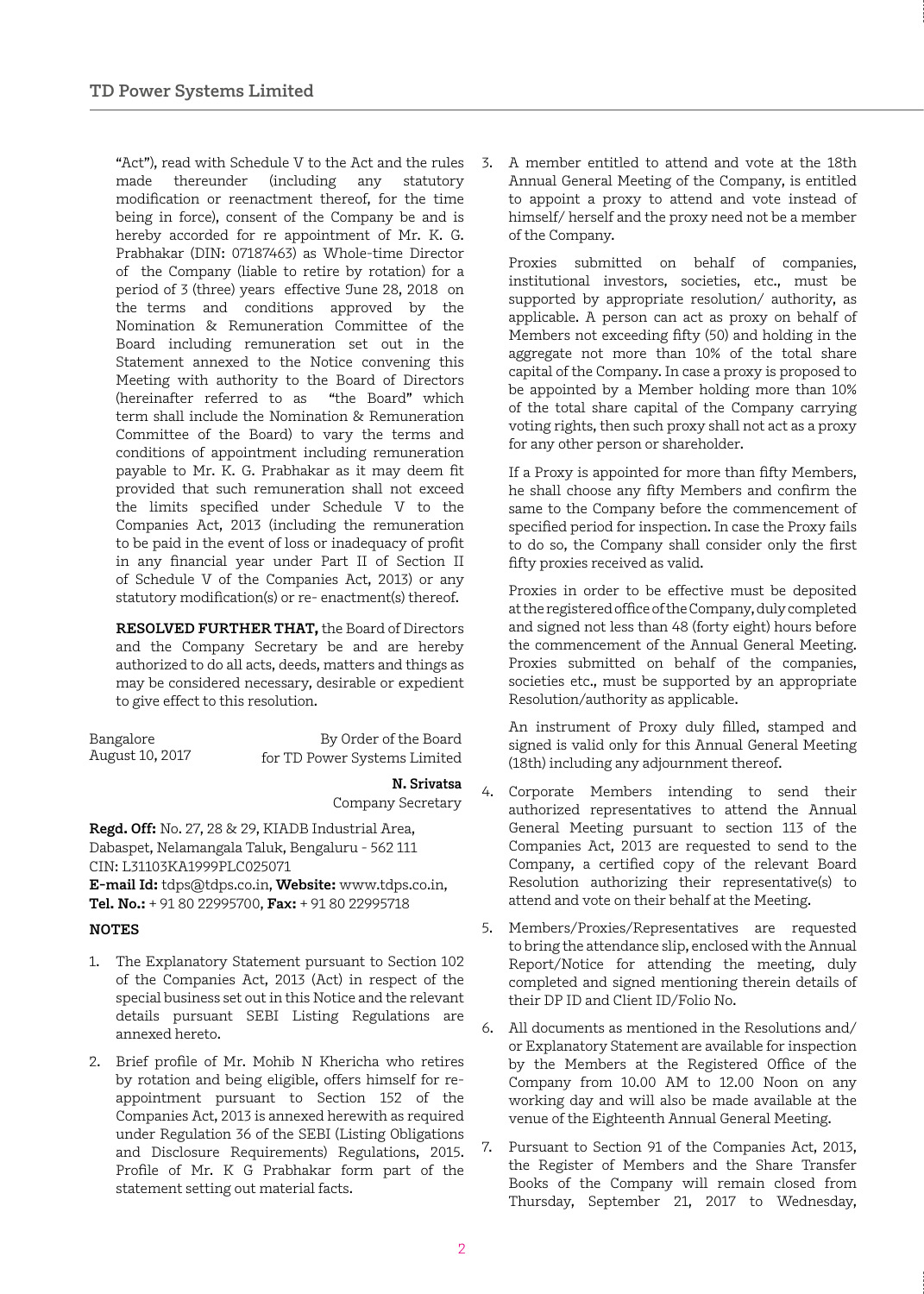

September 27, 2017 (both days inclusive) for ascertaining entitlement of members eligible to receive the final dividend, if declared at the meeting.

- 8. The Instructions for shareholders voting electronically are as under:
- 9. Electronic Voting

| $\boldsymbol{I}$ | In compliance with provisions of Section 108 of the Companies Act, 2013, Rule 20 of the Companies (Management<br>and Administration) Rules, 2014, as amended by the Companies (Management and Administration) Amendment<br>Rules, 2015 and Regulation 44 of SEBI (Listing Obligations and Disclosure Requirements) Regulations, 2015<br>("Listing Regulations"), the Company is pleased to provide members facility to exercise their right to vote on<br>resolutions proposed to be considered at the Annual General Meeting (AGM) by electronic means and the business<br>may be transacted through e-voting Services. The facility of casting the votes by the members using an electronic<br>voting system from a place other than venue of the AGM ("remote e-voting") will be provided by National Securities<br>Depository Limited (NSDL). |                                    |  |                                                                                                                                             |         |                |  |
|------------------|---------------------------------------------------------------------------------------------------------------------------------------------------------------------------------------------------------------------------------------------------------------------------------------------------------------------------------------------------------------------------------------------------------------------------------------------------------------------------------------------------------------------------------------------------------------------------------------------------------------------------------------------------------------------------------------------------------------------------------------------------------------------------------------------------------------------------------------------------|------------------------------------|--|---------------------------------------------------------------------------------------------------------------------------------------------|---------|----------------|--|
| П                | The remote e-voting period commences on Sunday September 24, 2017 (9:00 AM IST) and ends on Tuesday<br>September 26, 2017 (5:00 PM IST). During this period members' of the Company, holding shares either in physical<br>form or in dematerialized form, as on the cut-off date of September 20, 2017, may cast their vote by remote e-voting.<br>The remote e-voting module shall be disabled by NSDL for voting thereafter. Once the vote on a resolution is cast by<br>the member, the member shall not be allowed to change it subsequently.                                                                                                                                                                                                                                                                                                 |                                    |  |                                                                                                                                             |         |                |  |
| Ш                |                                                                                                                                                                                                                                                                                                                                                                                                                                                                                                                                                                                                                                                                                                                                                                                                                                                   |                                    |  | The process and manner for remote e-voting are as under:                                                                                    |         |                |  |
|                  | А.                                                                                                                                                                                                                                                                                                                                                                                                                                                                                                                                                                                                                                                                                                                                                                                                                                                |                                    |  | In case a Member receives an e-mail from NSDL [for members whose e-mail Id's are registered with the<br>Company/Depository Participants(s)] |         |                |  |
|                  | Open e-mail and open PDF file viz. "TDPS e-voting.pdf" with your Client ID or Folio No. as password.<br>i.<br>The said PDF file contains your User ID and Password for e-voting. Please note that the password is an<br>initial password.                                                                                                                                                                                                                                                                                                                                                                                                                                                                                                                                                                                                         |                                    |  |                                                                                                                                             |         |                |  |
|                  |                                                                                                                                                                                                                                                                                                                                                                                                                                                                                                                                                                                                                                                                                                                                                                                                                                                   | ii.                                |  | Launch internet browser by typing the following URL: https://www.evoting.nsdl.com/                                                          |         |                |  |
|                  |                                                                                                                                                                                                                                                                                                                                                                                                                                                                                                                                                                                                                                                                                                                                                                                                                                                   | Click on Shareholder-Login.<br>iii |  |                                                                                                                                             |         |                |  |
|                  | Put User ID and Password as initial password noted in step (i) above. Click Login.<br>iv.                                                                                                                                                                                                                                                                                                                                                                                                                                                                                                                                                                                                                                                                                                                                                         |                                    |  |                                                                                                                                             |         |                |  |
|                  | Password change menu appears, Change the password with new password of your choice with minimum<br>υ.<br>8 digits /characters or combination thereof. Note your new password. It is strongly recommended not to<br>share your password with any other person and take utmost care to keep your password confidential.                                                                                                                                                                                                                                                                                                                                                                                                                                                                                                                             |                                    |  |                                                                                                                                             |         |                |  |
|                  | Home page of e-voting opens. Click on e-voting Active Voting Cycles.<br>υi.                                                                                                                                                                                                                                                                                                                                                                                                                                                                                                                                                                                                                                                                                                                                                                       |                                    |  |                                                                                                                                             |         |                |  |
|                  | Select Electronic Voting Event Number (EVEN) of TD Power Systems Limited.<br>νii.                                                                                                                                                                                                                                                                                                                                                                                                                                                                                                                                                                                                                                                                                                                                                                 |                                    |  |                                                                                                                                             |         |                |  |
|                  | Now you are ready for "e-voting" as "Cast Vote" page opens.<br>viii.                                                                                                                                                                                                                                                                                                                                                                                                                                                                                                                                                                                                                                                                                                                                                                              |                                    |  |                                                                                                                                             |         |                |  |
|                  |                                                                                                                                                                                                                                                                                                                                                                                                                                                                                                                                                                                                                                                                                                                                                                                                                                                   | iχ.                                |  | Cast your vote by selecting appropriate option and click on "Submit" and also "Confirm" when prompted.                                      |         |                |  |
|                  |                                                                                                                                                                                                                                                                                                                                                                                                                                                                                                                                                                                                                                                                                                                                                                                                                                                   | χ.                                 |  | Upon confirmation, the message "Vote cast successfully" will be displayed.                                                                  |         |                |  |
|                  |                                                                                                                                                                                                                                                                                                                                                                                                                                                                                                                                                                                                                                                                                                                                                                                                                                                   | хi.                                |  | Once you have voted on the Resolution(s), you will not be allowed to modify your vote.                                                      |         |                |  |
|                  | Institutional Shareholders (i.e., other than individuals, HUF, NRI etc.) are required to send scanned<br>хij.<br>(PDF/JPG Format)of the relevant Board Resolution/Authority Letter etc., together with attested<br>specimen signature of the duly authorized signatory(ies) who are authorized to vote, to the Scrutinizer<br>through e-mail: sudhir.compsec@gmail.com with a copy marked to evoting@nsdl.co.in                                                                                                                                                                                                                                                                                                                                                                                                                                   |                                    |  |                                                                                                                                             |         |                |  |
|                  | In case a Member receives physical copy of the Notice of AGM [for members whose e-mail Id's are not registered<br>В.<br>with the Company/Depository Participants(s) or requested physical copy]                                                                                                                                                                                                                                                                                                                                                                                                                                                                                                                                                                                                                                                   |                                    |  |                                                                                                                                             |         |                |  |
|                  |                                                                                                                                                                                                                                                                                                                                                                                                                                                                                                                                                                                                                                                                                                                                                                                                                                                   | i.                                 |  | Initial password is provided at the bottom of the Attendance Slip for the AGM                                                               |         |                |  |
|                  |                                                                                                                                                                                                                                                                                                                                                                                                                                                                                                                                                                                                                                                                                                                                                                                                                                                   |                                    |  | EVEN (Remote e-voting<br>Event Number)                                                                                                      | USER ID | PASSWORD/PIN   |  |
|                  |                                                                                                                                                                                                                                                                                                                                                                                                                                                                                                                                                                                                                                                                                                                                                                                                                                                   |                                    |  | 107046                                                                                                                                      | xxxxxxx | <b>XXXXXXX</b> |  |
|                  |                                                                                                                                                                                                                                                                                                                                                                                                                                                                                                                                                                                                                                                                                                                                                                                                                                                   | ii.                                |  | Please follow all steps from Sl. No. (ii) to Sl. No. (xii) above, to cast vote.                                                             |         |                |  |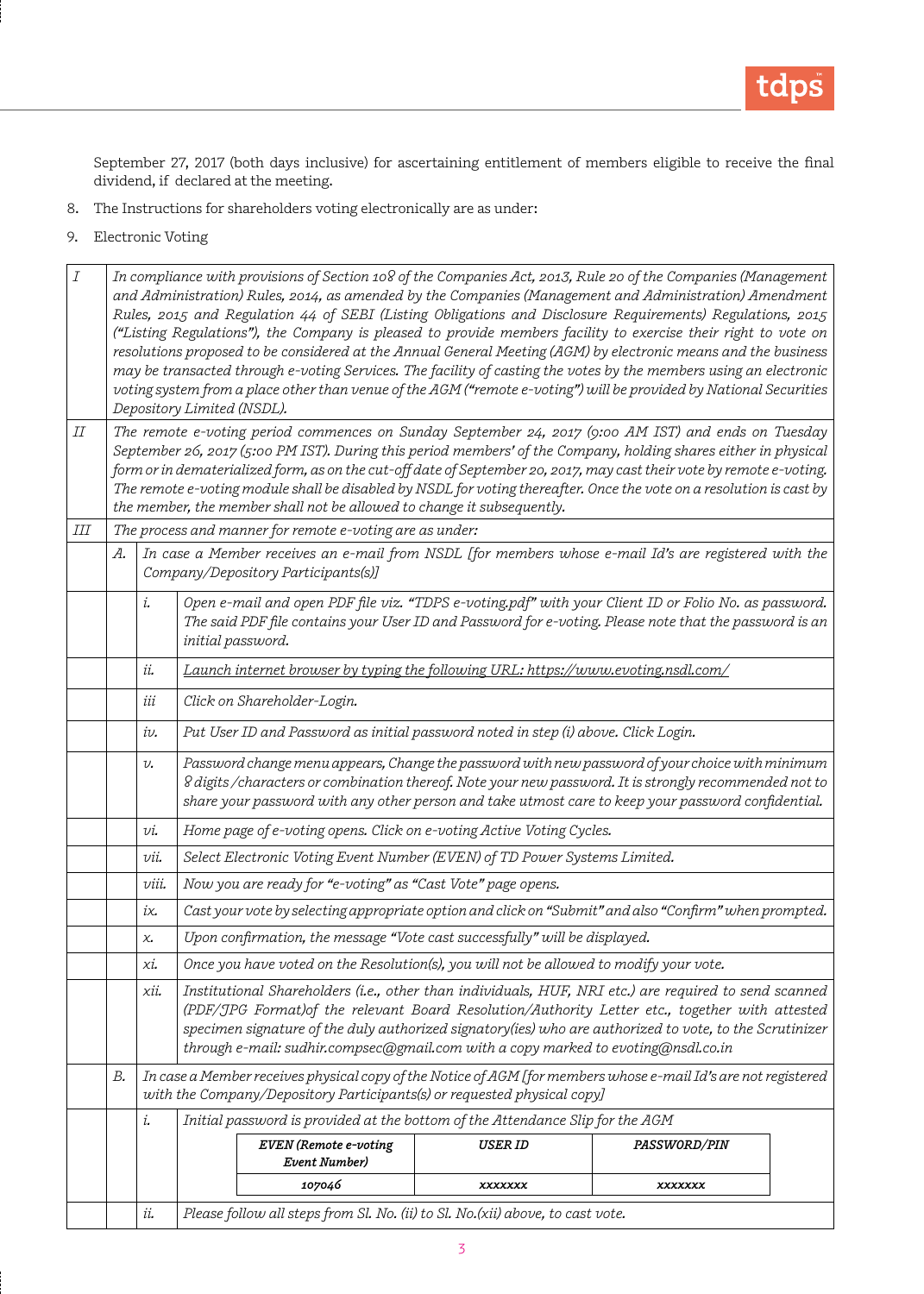| IV         | In case of any queries, you may refer the Frequently Asked Questions (FAQs) for Members and remote e-voting<br>user manual for Members available at the download section of www.evoting.nsdl.com or call on toll free no.:<br>1800-222-990.                                                                                                                                                         |
|------------|-----------------------------------------------------------------------------------------------------------------------------------------------------------------------------------------------------------------------------------------------------------------------------------------------------------------------------------------------------------------------------------------------------|
| V          | If you are already registered with NSDL for e-voting then you can use your existing User ID and Password/PIN for<br>casting your vote.                                                                                                                                                                                                                                                              |
|            | NOTE: Shareholders who forgot the User Details/Password can use "Forgot User Details/Password?" or<br>"Physical User Reset Password?" option available on www.evoting.nsdl.com.                                                                                                                                                                                                                     |
|            | In case Shareholders are holding shares in demat mode, USER-ID is the combination of (DPID+ClientID).                                                                                                                                                                                                                                                                                               |
|            | In case Shareholders are holding shares in physical mode, USER-ID is the combination of (Even No+Folio No)                                                                                                                                                                                                                                                                                          |
| VI         | You can also update your mobile number and e-mail id in the user profile details of the folio which may be used for<br>sending future communication(s).                                                                                                                                                                                                                                             |
| <i>VII</i> | The voting rights of members shall be in proportion to their shares of the paid up equity share capital of the Company<br>as on September 20, 2017 ("Cut-off date") and a person who is not a member as on cut-off date and receives this<br>notice shall treat the same for information purposes only.                                                                                             |
| VIII       | Any person, who acquires shares of the Company and became member of the Company after dispatch of the notice<br>and holding shares as of the cut-off date i.e. September 20, 2017, may obtain the Login ID and Password by sending<br>a request at evoting@nsdl.co.in or Issuer/Registrar and Share Transfer (RTA).                                                                                 |
|            | However, if you are already registered with NSDL for remote e-voting then you can use your existing User ID and<br>Password for casting your vote. If you forgot your password, you can reset your password by using "Forgot User<br>Details/Password?" or "Physical User Reset Password?"option available on www.evoting.nsdl.com or contact<br>NSDL at the following toll free no.: 1800-222-990. |
| IХ         | A member may participate in the AGM even after exercising his right to vote through remote e-voting but shall not<br>be allowed to vote again at the AGM.                                                                                                                                                                                                                                           |
| X          | A person, whose name is recorded in the register of members or in the register of beneficial owners maintained by<br>the depositories as on the cut-off date only shall be entitled to avail the facility of remote e-voting or voting at the<br>AGM through ballot paper.                                                                                                                          |

- 10. The facility for voting through ballot paper shall be made available at the AGM and the members attending the meeting who have not cast their vote by remote e-voting shall be able to exercise their right at the meeting through ballot paper.
- 11. Mr. Sudhir V. Hulyalkar, Company Secretary in Practice, Bangalore or failing him Mr. Nagendra D. Rao, Company Secretary in Practice, Bangalore, has been appointed as the Scrutinizer to scrutinize the e-voting process in a fair and transparent manner.
- 12. The Chairman shall, at the AGM, at the end of discussion on the resolutions on which voting is to be held, allow voting with the assistance of scrutinizer, by use of "Ballot Paper" or "Polling Paper" for all those members who are present at the AGM but have not cast their votes by availing the remote e-voting facility.
- 13. After the conclusion of voting at the AGM, the Scrutinizers will submit a report after taking into account votes cast at the AGM and through remote e-voting in accordance with provisions of Rule 20 of Companies (Management and Administration) Rules, 2014, as amended. The consolidated results in respect of voting along with the Scrutinizer's Report will be sent to the Stock Exchanges and will also be hosted on website of the Company and NSDL.
- 14. Subject to provision of the companies Act, 2013, dividend on equity shares as recommended by the Directors, if declared at the meeting, will be paid within the statutory period of 30 days to those members whose name appear on the Register of Members of the Company as at the close of business on September 20, 2017 and in respect of shares held in dematerialized form, as per the list of beneficiary owners provided by the National Securities Depository Limited and Central Depository Services (India) Limited as at the close of business on September 20, 2017.
- 15. The Reserve Bank of India (RBI) has instructed banks to move to the National Electronic Clearing Service (NECS)/NEFT/RTGS platform. In this regard, please note that if the Members have not provided to the Company or their Depository Participants (DP), the new bank account number, if any, allotted to them, after implementation of Core Banking System (CBS), credit of dividend through NECS/NEFT/RTGS to their old bank account number, may be rejected or returned by the banking system. In the above circumstances, the Members are requested to furnish the new bank account number, if any, allotted to them by their bank after it has implemented the CBS together with name of the Bank, Branch, 9 digit MICR Bank/Branch code, account type by quoting their Folio Number, DP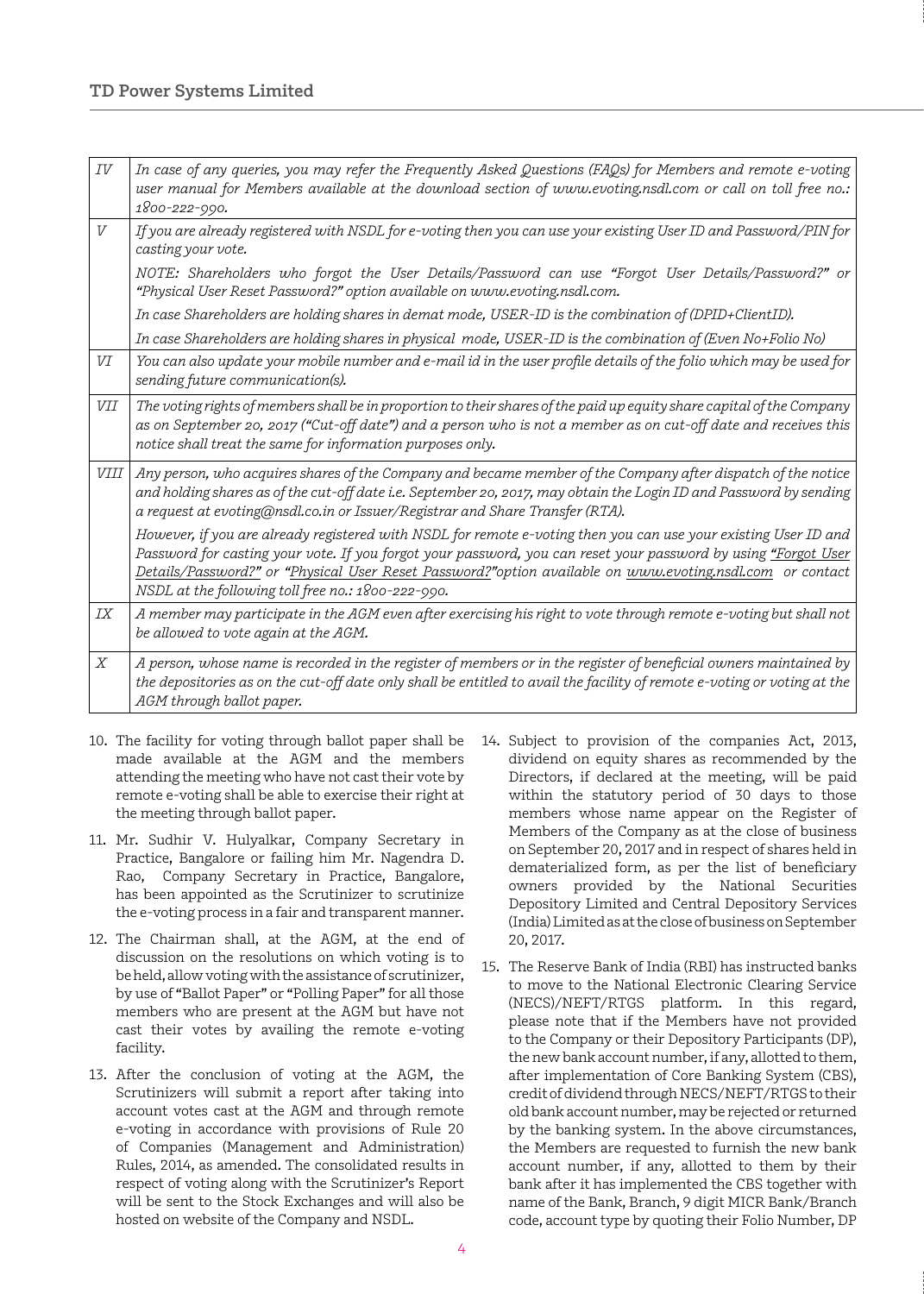ID and Client ID and a photocopy of the cheque pertaining to their new bank account, so that the dividend can be credited to the said bank account. Members who have not opted or updated their accounts are now requested to opt for this to avoid losses and delays. Members holding shares in physical form for availing the NECS/NEFT/RTGS facility should furnish a request in this regard to the Company/Company's RTA, Link Intime India Private Limited (RTA) in the NECS/NEFT/RTGS form available with the Company/Company's RTA.

- 16. The Company is obliged to print such bank details on the dividend payment Instruments as furnished by the DP and the Company cannot entertain any request for deletion/change of bank details already printed on the dividend payment Instruments based on the information received from the concerned DPs, without confirmation from them. In this regard, Members are advised to contact their DPs and furnish them the particulars of any change desired, if not already provided.
- 17. In terms of the said IEPF Rules, the Company has uploaded the information in respect of the Unclaimed Dividends in respect of the Financial Year 2012, 2013, 2014, 2015 and 2016 as on the date of the last AGM held on September 22, 2016 on the website of the IEPF viz.www.iepf.gov.in and under Investors' section on the website of the Company www.tdps.co.in under Unclaimed/Unpaid Dividend. Members who have not encashed their dividend are advised to write to the Company immediately claiming dividends declared by the Company.
- 18. Members are requested to address all correspondence including dividend related correspondence, to the Registrar and Share Transfer Agents, (RTA) Link Intime India Private Limited, C 101, 247 Park, L B S Marg, Vikhroli West, Mumbai 400 083, Tel No: +91 22 49186000. Members must quote their Folio Number/DP ID & Client ID and contact details such as e-mail address, contact no. etc., in all correspondences with the Company/RTA.
- 19. Securities and Exchange Board of India ("SEBI") has mandated the submission of the Permanent Account Number (PAN) by every participant in the security market. Members holding shares in electronic form are, therefore requested to submit their PAN to their Depository Participant(s). Members holding shares in physical form are required to submit their PAN detail to the Registrar and Share Transfer Agents, Link Intime India Private Limited, Unit: TD Power Systems Limited, C 101, 247 Park, L B S Marg, Vikhroli West, Mumbai 400 083. Members are required to quote Permanent Account Number (PAN) for transfer/transmission of shares in physical form and hence, the transferee(s)/legal heir(s) is required to furnish a copy of his/her PAN to the Company/RTA.

shareholders holding shares in physical form may file nomination in the prescribed Form SH-13 with the Company's Registrar and Transfer Agent. In respect of shares held in electronic/demat form, the nomination form may be filed with the respective Depository Participant.

- 21. Members holding shares in physical form are requested to notify immediately any change of their respective addresses and bank account details. Please note that request for change of address, if found incomplete in any respect shall be rejected. In case of shares held in electronic mode, the request for change of address should be made to the respective DPs with whom the Members are holding the demat account.
- 22. Pursuant to Section 101 of Companies Act, 2013 read with the relevant Rules, the Company is allowed to serve documents like notices, annual reports, etc., in electronic form to its Members. Accordingly, the Annual Report 2016-17 , the Notice of 18th AGM and instructions for e-voting along with Attendance slip and Proxy form, are being sent by electronic mode to those Members who have registered their e-mail addresses with their DPs and made available to the Company by the Depositories, unless a member has requested for a physical copy of the documents. For the members who have not registered their e mail address, physical copies of the above documents are being sent by permitted mode. However, in case a Member wishes to receive a physical copy of the said documents, such Member is requested to send an e-mail duly quoting his DP ID and Client ID or the Folio Number as the case may be to investor. relations@tdps.co.in/rnt.helpdesk@kintimeco.in. Accordingly the Company shall update its database by incorporating/updating the designated e-mail addresses in its records.
- 23. Rule 3 of Companies (Management and Administration) Rules, 2014 (as amended) prescribes that Register of Members should include details pertaining to e-mail, PAN/CIN, UID, Occupation, Status and Nationality. We request all the Members of the Company to update the said details with their respective depository participants in case of shares held in electronic form and with the Company's Registrar and Transfer Agents in the case of physical holding.
- 24. Members may also note that the Notice of the 18th AGM and the Annual Report 2016-17 will be available on the company's website www.tdps.co.in. The physical copies of the documents will be available at the Company's registered office during business hours of the Company on working days. Members who require communication in physical form in addition to e-communication, or have any other queries, may write to us at: investor.relations@tdps. co.in
- 20. Pursuant to Section 72 of the Companies Act, 2013,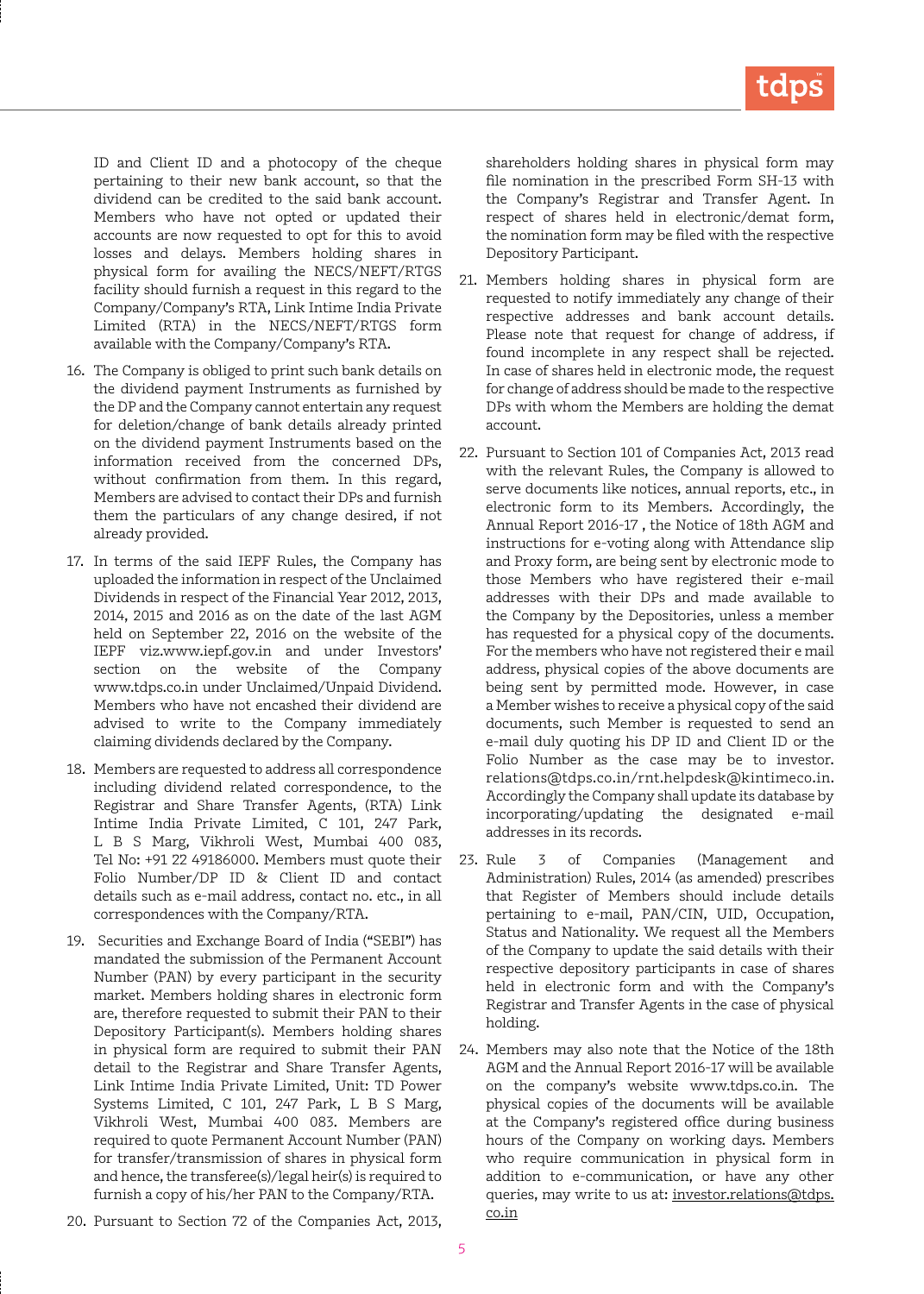- 25. Members holding shares in demat form are requested to notify any change in their addresses, e-mail ids and/or bank account mandates to their respective DPs only and not to the Company/RTA for effecting such changes. The Company uses addresses, e-mail id's and bank account mandates furnished by the Depositories for updating its records of the Shareholders holding shares in electronic/demat form.
- 26. Guidelines for attending the Eighteenth AGM of the Company:
	- a. Members/proxies are requested to affix their signature at the space provided for in the attendance slip and handover the same at the entrance of the venue of the Eighteenth AGM.
	- b. Corporate Members intending to send their authorized representatives to attend are requested to send a certified copy of Board Resolution authorizing such representative to attend and vote on its behalf at the Eighteenth AGM.
	- c. Members are requested to bring the copy / notes of the Annual Report to the Eighteenth AGM.
	- d. The identity/signature of the Members holding shares in demat form are liable for verification with the specimen signatures furnished by NSDL/ CDSL. Such Members are advised to bring the Depository Participant (DP) ID, account number (Client ID) and the relevant identity card for easier identification and recording of attendance at the Eighteenth AGM.
	- e. Members desirous of obtaining any information concerning accounts and operations of the Company are requested to address their questions in writing to the Company Secretary at investor. relations@tdps.co.in, at least seven days before the date of the Eighteenth AGM.
	- f. Members/Proxies are welcome at the AGM of the Company. However the Members/ Proxies may please note that no gifts/ gift coupons will be distributed at the AGM.
- 27. Pursuant to Section 139 of the Companies Act, 2013 read with the Companies (Audit and Auditors) Rules, 2014, Messrs B.K. Ramadhyani & Co. LLP, Chartered Accountants, the Outgoing Statutory Auditors of the Company will retire at the conclusion of this Annual General Meeting of the Company. Pursuant to the provisions of the Companies Act, 2013 and the Companies (Audit and Auditors) Rules 2014, the Board of Directors has, on recommendation of the Audit Committee, recommended the appointment of Messrs Varma & Varma, Chartered Accountants (Firm Registration No. 004532S), as the new Statutory Auditors at this Annual General Meeting to audit financial statements for five financial years commencing from the Financial Year 2017-18.

Consent and certificate u/s 139 of the Companies Act, 2013 have been obtained from Varma & Varma to the effect that their appointment, if made, will be in accordance with the applicable provisions of the Act and the Rules framed thereunder.

## *Brief Profile of M/s. Varma & Varma, Chartered Accountants:*

Varma & Varma, Chartered Accountants was founded on June 17, 1935. The firm has grown over the years and presently operates across India. At present, the firm has twenty seven partners who are based in the nine offices spread over the above prominent southern states of India and in Mumbai and offers the whole range of services required for the modern businesses.

The firm has more than 400 trained staff members, including Managers, other Senior Qualified Accountants. The firm has clients in diverse fields of activity including Banking. Infrastructure. activity including Banking, Manufacturing & Services.

- 28. In this Notice and Annexure thereto the terms "Shareholders" and "Members" are used interchangeably.
- 29. The remuneration payable to Mr. K G Prabhakar, Whole Time Director, in terms of Schedule V of the Companies Act, 2013 was approved by the Shareholders at the Annual General Meeting of the Company held on September 23, 2015.

Due to continuing tough economic and business conditions, the profits of the Company have been affected resulting in inadequacy of profits requiring payment of remuneration to the Whole Time Director on minimum remuneration basis in terms of Part II of Section II of Schedule V of the Companies Act, 2013. Accordingly, as recommended by the Nomination & Remuneration Committee and approved by the Board of Directors, it is proposed that Mr. K G Prabhakar, Whole time Director, shall be eligible for payment of remuneration in terms of Agreement dated October 28, 2015 as specified in Part II of Section II of Schedule V of the Companies Act, 2013 in such financial years of the Company (including the financial year ended March 31, 2017) up to June 2018, having no profits or having inadequate profit, subject however that remuneration payable would revert to 11% of net profits in terms of Section 197 read with Schedule V of the Companies Act 2013, in the event the company has net profits to pay remuneration in terms of Part II of Section I of Schedule V of the Companies Act, 2013 in any financial year during the term of employment.

Accordingly, a statement pursuant to Section II of part-II of schedule V of the Companies Act, 2013 is provided as detailed under Explanatory statement in respect of item No. 7 of this Notice of Annual General Meeting.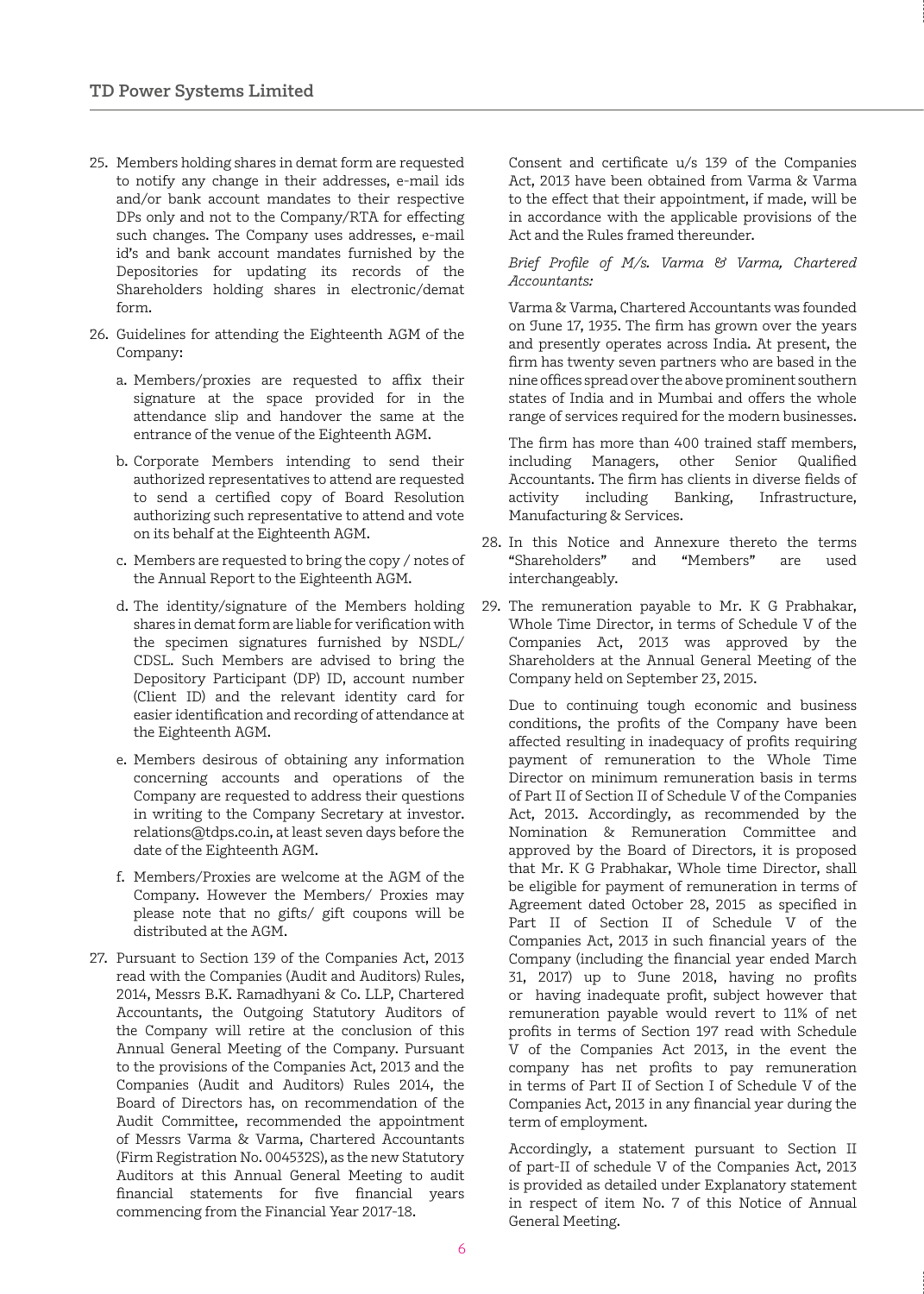# ANNEXURE TO THE NOTICE

# **Profile of Mr. Mohib N Khericha pursuant to Regulation 36 of the SEBI (Listing Obligations and Disclosure Requirements) Regulations, 2015**

| Director Identification Number                                                          | 00010365                                                                        |                        |                                                                                                     |
|-----------------------------------------------------------------------------------------|---------------------------------------------------------------------------------|------------------------|-----------------------------------------------------------------------------------------------------|
| Date of Birth                                                                           | 04/08/1952                                                                      |                        |                                                                                                     |
| Date of Appointment                                                                     | 22/02/2000                                                                      |                        |                                                                                                     |
| Qualification                                                                           | <b>FCA</b>                                                                      |                        |                                                                                                     |
| Experience                                                                              | 35 years                                                                        |                        |                                                                                                     |
| Directorships held in other listed companies/<br>body corporates                        | Chartered Capital And Investment Ltd<br>Photoquip (India) Ltd.<br>Mazda Limited |                        |                                                                                                     |
| Chairmanship/Membership of Committees held<br>in other Listed companies/body corporates | Name of the company                                                             | <b>Audit Committee</b> | <b>Shareholders</b><br>& Investor<br>Grievance/<br><b>Stakeholders</b><br>Relationship<br>Committee |
|                                                                                         | Chartered Capital &<br>Investment Ltd                                           | Nil                    | Member                                                                                              |
|                                                                                         | Photoquip (India) Ltd                                                           | Chairman               | Chairman                                                                                            |
|                                                                                         | Mazda Limited                                                                   | Chairman               | Nil                                                                                                 |
| Relationship with other Directors and Key<br>Managerial Personnel                       | Nil                                                                             |                        |                                                                                                     |
| Number of Equity shares held in the Company                                             | 3730960                                                                         |                        |                                                                                                     |
| Number of Board Meetings attended during last<br>Financial Year (2016-17)               | Four                                                                            |                        |                                                                                                     |
| Terms and conditions of appointment                                                     | Non-Executive and Non-Independent Director, liable to retire<br>by rotation     |                        |                                                                                                     |

STATEMENT SETTING OUT MATERIAL FACTS PURSUANT TO SECTION 102 OF THE COMPANIES ACT, 2013, IN RESPECT OF ITEM NOS. 5 TO 7 OF THE NOTICE

## **Item No. 5**

The Board of Directors of the Company, on the recommendation of the Audit Committee, approved appointment of M/s. Rao, Murthy & Associates, Cost Auditors, Bangalore at the meeting held on May 18, 2017 to conduct the audit of the cost records of the Company for the financial year ending March 31, 2018 at a remuneration of Rs. 150,000 subject to taxes as applicable and reimbursement of out of pocket expenses.

In terms of the provisions of Section 148 of the Companies Act, 2013 read with Rule 14 of the Companies (Audit and Auditors) Rules, 2014, the remuneration payable to the Cost Auditor as recommended by the Audit Committee and approved by the Board of Directors is to be ratified by the members of the Company. Accordingly, ratification of the members is sought vide Ordinary Resolution at Item No. 5 of the Notice for the remuneration payable to the Cost Auditor in respect of the cost audit for the financial year ending March 31, 2018.

None of the Directors or Key Managerial Personnel of the Company or their relatives are in any way concerned or interested (financially or otherwise) in the Resolution as set out at Item No. 5 of the Notice.

The Board commends the Ordinary Resolution as set out at Item No. 5 of the Notice for approval by the members.

#### **Item No. 6**

The remuneration payable to Mr. Nikhil Kumar, Managing Director of the Company at 11% of net profits was approved at the AGM of the Company on September 23, 2015.

However, due to continuing tough economic and business conditions, the profits of the Company have been affected resulting in inadequacy of profits for payment of remuneration to the Managing Director.

Considering the onerous responsibilities discharged by the Managing Director including overall management of the Company's operations, strategic planning, technology alliances and sales and marketing certain remuneration is to be paid as minimum remuneration to the Managing Director throughout his tenure of office.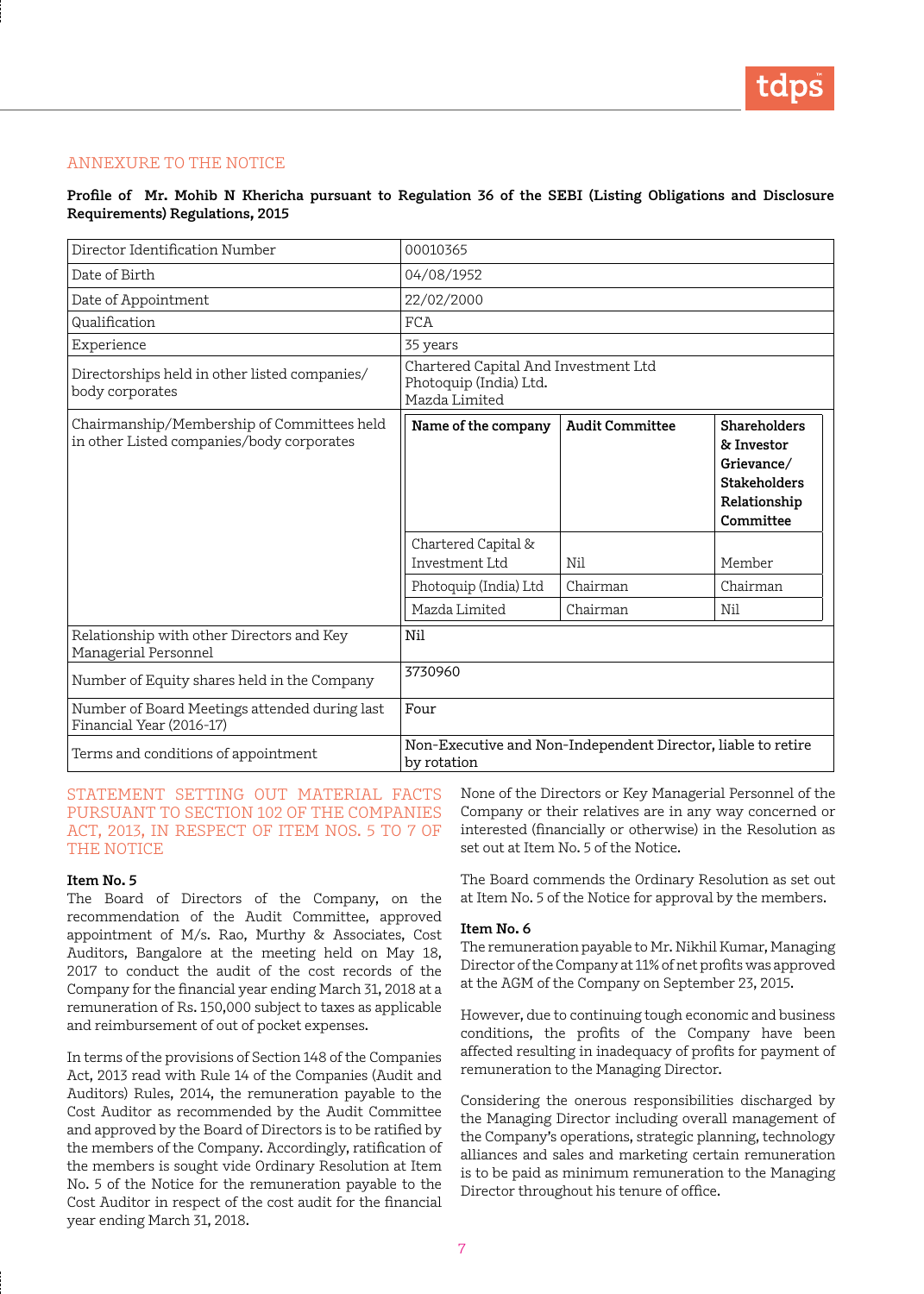Accordingly, as recommended by the Nomination & Remuneration Committee and approved by the Board of Directors, it is proposed that Mr. Nikhil Kumar, Managing Director, shall be eligible for payment of remuneration up to as specified in Part II of Section II of Schedule V of the Companies Act, 2013 in such financial years of the Company having no profits or having inadequate Profits during a period of three (3) years (including the financial year ended March 31, 2017), subject however that remuneration payable would revert to 11% of net profits in terms of Section 197 read with Schedule V of the Companies Act 2013, in the event the company has net profits to pay remuneration in terms of Part II of Section

I of Schedule V of the Companies Act, 2013 in any financial year during the term of employment.

Subject to approval of the shareholders by a Special Resolution, it is proposed to pay Mr. Nikhil Kumar a remuneration up to as specified in Part II of Section II of Schedule V of the Companies Act, 2013 based on the effective capital of Rs. 250 crores and above i.e. up to Rs. 240 lacs plus 0.01 % of the effective capital in excess of effective capital of Rs. 250 crores read with Section IV Part II of Schedule V of the Companies Act, 2013. The company's effective capital as on March 31, 2017 stands at about Rs. 465.08 Crores.

| Director Identification Number                                                             | 00062243                                                                                                                                                                                      |
|--------------------------------------------------------------------------------------------|-----------------------------------------------------------------------------------------------------------------------------------------------------------------------------------------------|
| Date of Birth                                                                              | 17/08/1967                                                                                                                                                                                    |
| Date of Appointment                                                                        | January 17, 2011                                                                                                                                                                              |
| Qualification                                                                              | Engineering graduate from Karnataka Regional Engineering College,<br>Suratkal and General Management in Harvard Business School                                                               |
| Experience                                                                                 | 20 years                                                                                                                                                                                      |
| Directorships held in other listed<br>companies/body corporates                            | Nil                                                                                                                                                                                           |
| Chairmanship/Membership of Committees<br>held in other Listed companies/body<br>corporates | Nil                                                                                                                                                                                           |
| Relationship with other Directors and Key<br>Managerial Personnel                          | Nil                                                                                                                                                                                           |
| Number of Equity shares held in the<br>Company                                             | 4,638,664                                                                                                                                                                                     |
| Number of Board Meetings attended during<br>last Financial Year (2016-17)                  | Four                                                                                                                                                                                          |
| Last drawn salary                                                                          | Due to inadequate of profit, remuneration drawn in FY 2016-17<br>on cost to Company (CTC) basis is Rs. 2,520,000 per annum which<br>includes basic salary, allowances and contribution to PF. |
| Terms of remuneration                                                                      | Please see note no. 5 below under the headline of Remuneration<br>proposed                                                                                                                    |

#### **Information pursuant to Secretarial Standard**

#### **Brief resume of Mr. Nikhil Kumar and nature of his expertise in specific functional areas**

Mr. Nikhil Kumar aged 49 years is an Engineering graduate from Karnataka Regional Engineering College, Suratkal and has studied General Management in Harvard Business School. He has over 20 years work experience in the manufacture of electrical rotating machines. He has worked in Kirloskar Electric Company Limited from 1990 to 2000 as General Manager in charge of their Bangalore factory. He possesses high caliber experience in marketing, strategic technology alliances, management and engineering. He is one of the promoters of the company and is instrumental in guiding the company to achieve and maintain market leadership in certain niche product and market segments. It is his vision to reach out to the overseas markets which has enabled the company to grow it's global foot print and establish a pan global market. This overseas foray has helped the company in sustaining operations in these depressed market conditions for power equipment in the Country. He has been singularly responsible in establishing technology alliances with global giants in the sector. These technology alliances have enabled the company to sell generators to global OEM'S across the four continents. His leadership abilities has enabled the Company to retain core talent despite business vagaries. The much acclaimed world class manufacturing facilities of the company is mainly due to his vision to deliver a world class product.

 He was first appointed as Director of the Company in April 1999 and as Joint Managing Director of the company in October 2001. He is responsible for overall management of the Company's operations, strategic planning, technology alliances and sales and marketing since inception of the Company in 1999.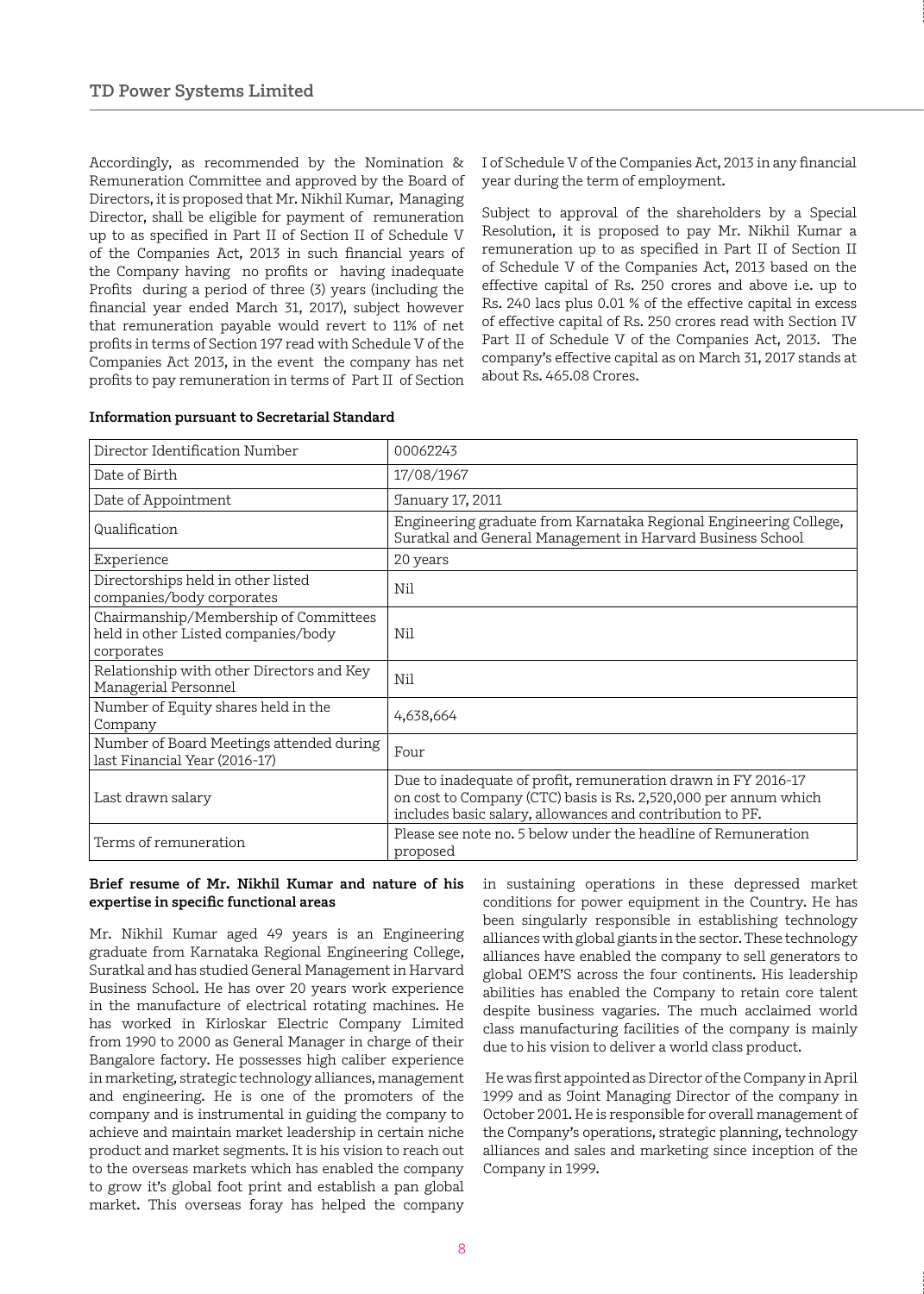# STATEMENT PURSUANT TO SECTION II OF PART-II OF SCHEDULE V OF THE COMPANIES ACT, 2013

## **I. GENERAL INFORMATION:**

| 1. Nature of Industry                                                                                                                                           | Manufacturers of AC Generators, Motors              |               |               |
|-----------------------------------------------------------------------------------------------------------------------------------------------------------------|-----------------------------------------------------|---------------|---------------|
| 2. Date or Expected Date of Commencement   16/04/1999<br>of Commercial Production                                                                               |                                                     |               |               |
| 3. In case of New Companies, expected date<br>of commencement of activities as per<br>project approved by financial institutions<br>appearing in the prospectus | Not Applicable                                      |               |               |
| 4. Financial performance based on given<br>lindicators                                                                                                          | Particulars                                         | 2016-17       | 2015-16       |
|                                                                                                                                                                 |                                                     | (Rs. in lacs) | (Rs. in lacs) |
|                                                                                                                                                                 | Total Income                                        | 38,738.06     | 47,436.15     |
|                                                                                                                                                                 | Profit Before Tax, Finance Cost and<br>Depreciation | 3,247.47      | 5,011.74      |
|                                                                                                                                                                 | Depreciation                                        | 2,772.21      | 2,837.62      |
|                                                                                                                                                                 | Finance cost                                        | 406.17        | 481.45        |
|                                                                                                                                                                 | Profit Before Tax                                   | 69.09         | 1,692,67      |
|                                                                                                                                                                 | Tax                                                 | 60,18         | 194.78        |
|                                                                                                                                                                 | Profit After Tax                                    | 8.91          | 1,497.89      |
|                                                                                                                                                                 | <b>Equity Capital</b><br>(face value Rs. 10)        | 33237588      | 33237588      |
|                                                                                                                                                                 | Earnings per Share (Rs.)                            | 0.03          | 4.51          |
| 5. Foreign Investments or Collaborators, if<br>any                                                                                                              | 18.43% (nonresident shareholding)                   |               |               |

#### **II. INFORMATION ABOUT THE APPOINTEE:**

#### **1. Background Details**

Mr. Nikhil Kumar is the Managing Director of the Company since October 2012. He is an Engineering graduate from Karnataka Regional Engineering College, Suratkal and has studied General Management in Harvard Business School. He has worked in Kirloskar Electric Company Limited from 1990 to 2000 as General Manager in charge of their Bangalore factory. He was first appointed as Director of the Company in April 1999 and as Joint Managing Director of the company in October 2001. He is responsible for overall management of the Company's operations, strategic planning, technology alliances and sales and marketing since inception of the Company in 1999.

He is also the Managing Director of the Company's wholly owned subsidiary DF Power Systems Private Limited and is a director of the overseas subsidiaries - TD Power Systems (USA) Inc. and TD Power Systems Japan Limited and TD Power Systems Europe GmbH.

#### **2. Past Remuneration:**

Details of past remuneration paid to Mr. Nikhil Kumar is mentioned herein below:

| Period               | Remuneration Paid (Rs. Lacs)                       |  |
|----------------------|----------------------------------------------------|--|
| For 2014-15   209.67 |                                                    |  |
| For 2015-16   195.29 |                                                    |  |
|                      | For 2016-17   25.20 (due to inadequacy of profits) |  |

# **3. Recognition or awards:**

Mr. Nikhil Kumar Managing Director is well recognized for his leadership, visionary, and entrepreneur skills in managing business activities and has been efficiently managing overall affairs of the Company under very difficult business conditions.

#### **4. Job Profile and his suitability**

In the capacity of Managing Director of the Company Mr. Nikhil Kumar is responsible for overall management of the Company's operations, defining and executing business strategy and providing overall leadership to the Company's operations and such other roles and responsibilities as may be assigned to him by the Board from time to time. For suitability please see under Resume above.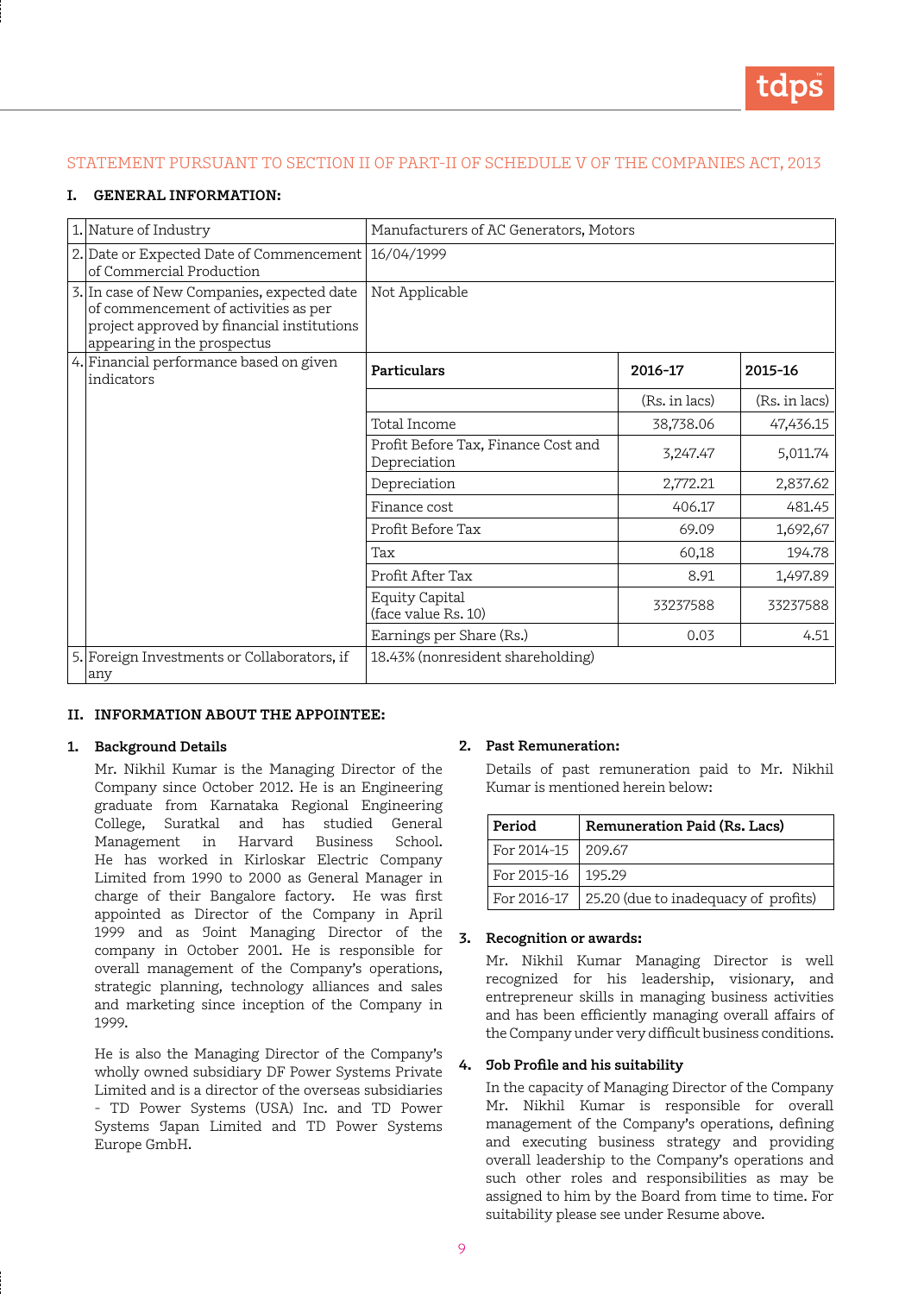## **5. Remuneration proposed:**

Subject to approval of the shareholders by a special resolution, it is proposed to pay Mr. Nikhil Kumar remuneration up to Rs. 240 lacs plus 0.01% of the effective capital in excess of effective capital of Rs. 250 crores read with Section IV Part II of Schedule V of the Companies Act, 2013.

The above remuneration is subject to revisions and increments (as applicable to top/senior management of the Company) at the discretion of the Board.

**6. Comparative remuneration profile with respect to industry, size of the company, profile of the position and person (in case of expatriates the relevant details would be with respect to the country of his origin)**

The proposed remuneration is sought to be paid as minimum remuneration due to inadequacy of profits and comparative remuneration profile would not be a determining factor. However, there is no direct comparable remuneration profile since there in no domestic company in the Private sector in India manufacturing similar products as the Company. Based on a broad comparison of power equipment sector remuneration, the proposed remuneration would be reasonable.

**7. Pecuniary relationship directly or indirectly with the company, or relationship with the managerial personnel, if any.**

Mr. Nikhil Kumar is not having pecuniary relationship directly and indirectly, with the Company.

## **III. OTHER INFORMATION:**

## **1. Reasons of Loss or Inadequate Profits:**

During Fiscal 2017, the company continued to experience challenging circumstances as the expected kick start of investments & industrial growth did not gain the desired momentum. The capital goods sector continued to face stress, with no visible uptick in key manufacturing and infrastructure sectors. Order intake and sales have remained weak reflecting an overhang of slow recovery. As in the last two to three years the domestic market for generators continued to be sluggish in Fiscal 2017. The global scenario offered no cause for cheer as it continued to encounter challenges including volatility, Eurozone instability, depression in crude oil and volatile commodity prices & currency depreciation in emerging markets. The above factors affected the company in both cost and realisations resulting in lower sales, steep competition both in domestic and overseas markets and lower profits.

**2. Steps taken or proposed to be taken for improvement:** 

Increased focus has been initiated to improve overseas markets which is the mainstay of company's turnover considering the state of the domestic market. Concerted efforts are on to identify new markets, new applications and customers which have a potential for improved realizations. The management has also initiated rationalization measures to reduce costs and improve quality.

## **3. Expected increase in productivity and profits in measurable terms:**

The steps initiated as above are expected to increases sales, improve capacity utilization, realizations and profitability by at least in the range of 10%-15% year on year.

## **IV. DISCLOSURES**

The following disclosures are mentioned in the Board of Director's report under the heading "Corporate Governance", to the Financial statement:

- (i) All elements of remuneration package such as salary, benefits, bonuses, stock options, pension, etc., of all the directors;
- (ii) Details of fixed component. and performance linked incentives along with the performance criteria;
- (iii) Service contracts, notice period, severance fees; and
- (iv) Stock option details, if any, and whether the same has been issued at a discount as well as the period over which accrued and over which exercisable.

Except Mr. Nikhil Kumar, none of the Directors or Key Managerial Personnel, or their relatives is in any way concerned or interested (financially or otherwise) in the resolution set out at Item No. 6 of the Notice.

The Board of Directors commends the Special Resolution set out at Item No. 6 of the Notice for approval of Members.

## **Item No. 7**

The current tenure of the Whole Time Director Mr. K G Prabhakar comes to an end on June 27, 2018. The Board of Directors of the Company, on recommendation of the Nomination and Remuneration Committee, at their meeting held on May 18, 2017 approved re appointment of the Whole Time Director Mr. K G Prabhakar for a further term of 3 years commencing June 28, 2018 as per the provisions of Companies Act, 2013 subject to the approval of shareholders on terms and conditions as under:

1. Tenure 3 years- effective June 28, 2018 subject to being liable for retirement by rotation in terms of the companies Act, 2013.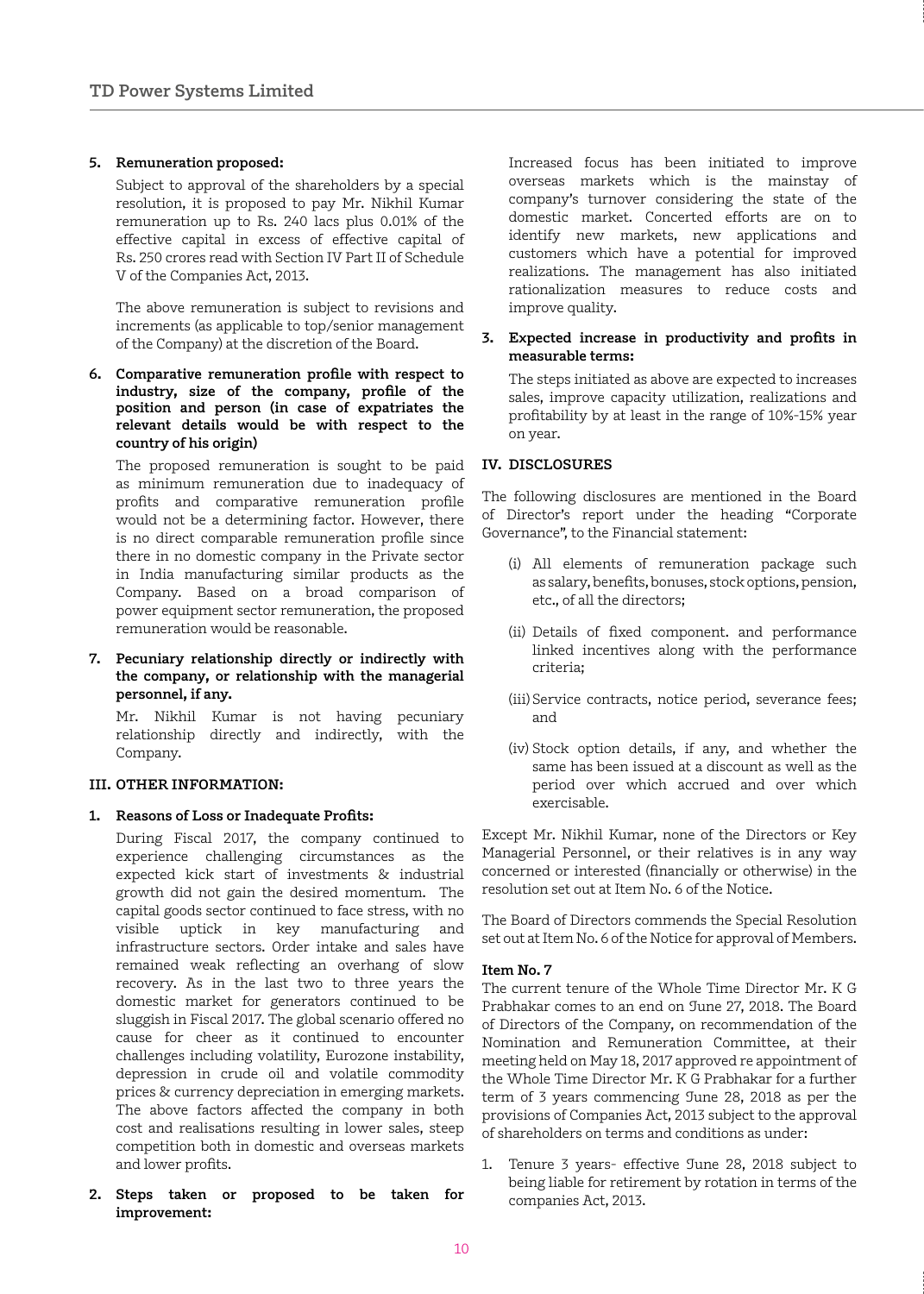2. Remuneration of Rs. 55,85,103 per annum on CTC basis (with such revisions that may be effected for Fiscal 2018) which includes basic salary, allowances and Company's contribution to Provident fund. In addition, he will be paid such bonus /ex gratia as may be approved for top/ senior management of the Company and approved by the Nomination and Remuneration Committee and is eligible for encashment of leave and Gratuity as per Company policy. The above remuneration is subject to revisions and increments (as applicable to top/senior management of the Company) at the discretion of the Board. However, the remuneration at any time during the tenure shall not exceed the limits

specified under Schedule V of the Companies Act, 2013 or any statutory modification(s) or reenactment thereof.

3. During the term of office the Whole time Director shall perform duties as such with regard to all work of the Company and will manage and attend to such business and carry out the orders and directions of the Board from time to time in all respects and conform and comply with all such directions and regulations as may from time to time be given and made by the Board and the functions of the whole time director will be under the overall authority of the Managing director.

#### **Information pursuant to Regulation 36 of SEBI (Listing Obligations and Disclosure Requirements) Regulations, 2015 ("Listing Regulations") and Secretarial Standard**

| Director Identification Number                                                                     | 07187463                                                                                                                                                                                                                                                                                                                      |
|----------------------------------------------------------------------------------------------------|-------------------------------------------------------------------------------------------------------------------------------------------------------------------------------------------------------------------------------------------------------------------------------------------------------------------------------|
| Date of Birth                                                                                      | 28/06/1956                                                                                                                                                                                                                                                                                                                    |
| Date of Appointment                                                                                | May 20, 2015                                                                                                                                                                                                                                                                                                                  |
| Qualification                                                                                      | <b>FCA</b>                                                                                                                                                                                                                                                                                                                    |
| Experience                                                                                         | 35 years                                                                                                                                                                                                                                                                                                                      |
| Brief resume of Mr. K. G. Prabhakar and<br>nature of his expertise in specific functional<br>areas | Mr. K. G. Prabhakar, aged 61 years, is a Chartered Accountant by<br>qualification with over 35 years' experience. He is employed with<br>the Company since 2001 with responsibilities of finance, accounts,<br>taxation, HR and administration functions over the years and is<br>the Chief Financial Officer of the Company. |
| Directorships held in other listed<br>companies/body corporates                                    | Nil                                                                                                                                                                                                                                                                                                                           |
| Chairmanship/Membership of Committees<br>held in other Listed companies/body<br>corporates         | Nil                                                                                                                                                                                                                                                                                                                           |
| Relationship with other Directors and Key<br>Managerial Personnel                                  | Nil                                                                                                                                                                                                                                                                                                                           |
| Number of Equity shares held in the<br>Company                                                     | 4500                                                                                                                                                                                                                                                                                                                          |
| Number of Board Meetings attended during<br>last Financial Year (2016-17)                          | Four                                                                                                                                                                                                                                                                                                                          |
| Terms and conditions of appointment                                                                | Executive and Non-Independent Director, liable to retire by<br>rotation                                                                                                                                                                                                                                                       |
| Last drawn salary                                                                                  | Rs. 55,85,103 per annum                                                                                                                                                                                                                                                                                                       |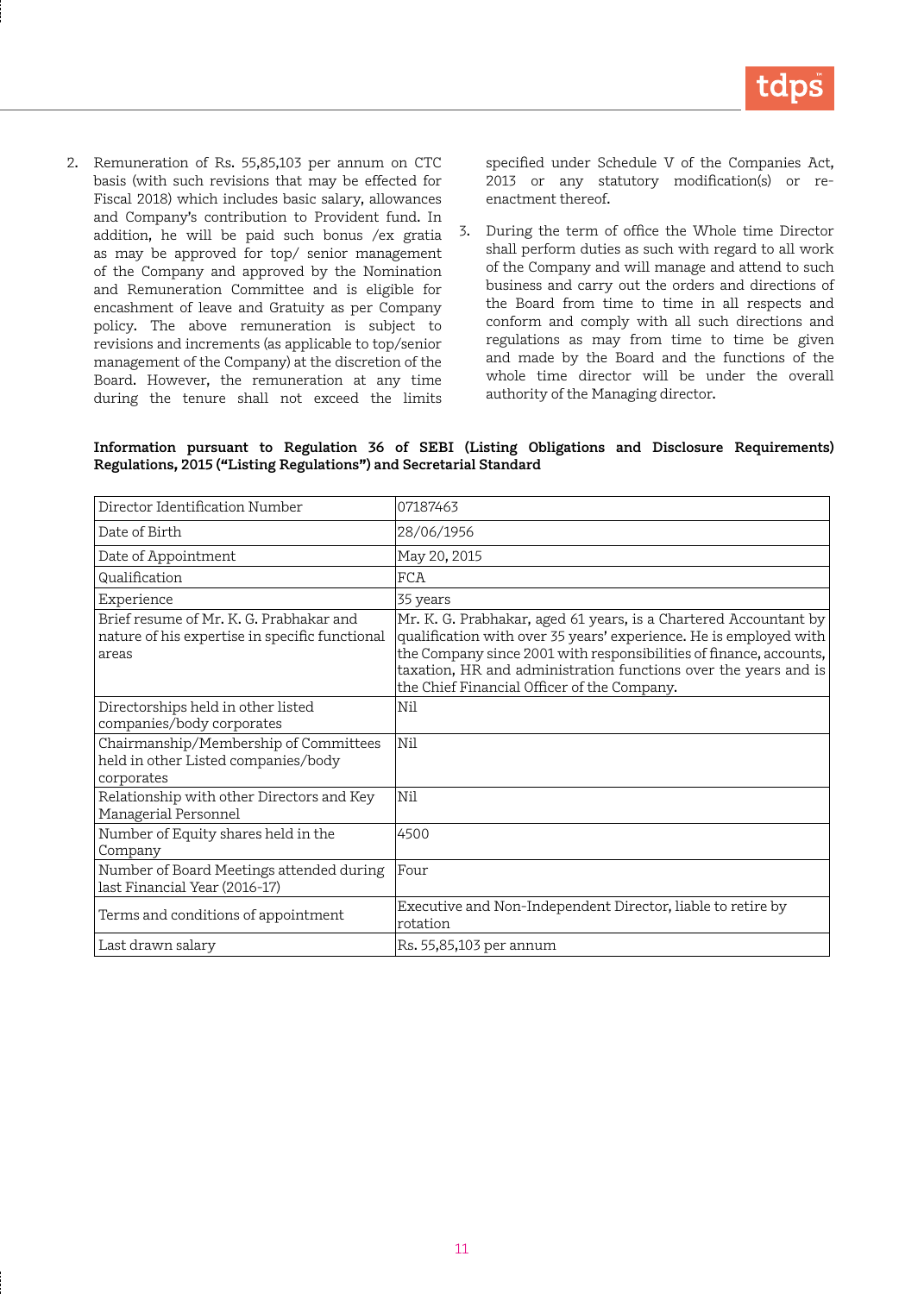# **STATEMENT PURSUANT TO CLAUSE (A) OF SECTION II OF PART-II OF SCHEDULE V OF THE COMPANIES ACT, 2013**

## **I. GENERAL INFORMATION:**

|    | 1. Nature of Industry                                                                                                                                           | Manufacturers of AC Generators, Motors              |               |               |
|----|-----------------------------------------------------------------------------------------------------------------------------------------------------------------|-----------------------------------------------------|---------------|---------------|
|    | 2. Date or Expected Date of Commencement   16/04/1999<br>of Commercial Production                                                                               |                                                     |               |               |
|    | 3. In case of New Companies, expected date<br>of commencement of activities as per<br>project approved by financial institutions<br>appearing in the prospectus | Not Applicable                                      |               |               |
| 4. | Financial performance based on given<br>indicators                                                                                                              | Particulars                                         | 2016-17       | 2015-16       |
|    |                                                                                                                                                                 |                                                     | (Rs. in lacs) | (Rs. in lacs) |
|    |                                                                                                                                                                 | Total Income                                        | 38,738.06     | 47,436.15     |
|    |                                                                                                                                                                 | Profit Before Tax, Finance Cost and<br>Depreciation | 3,247.47      | 5,011.74      |
|    |                                                                                                                                                                 | Depreciation                                        | 2,772.21      | 2,837.62      |
|    |                                                                                                                                                                 | Finance cost                                        | 406.17        | 481.45        |
|    |                                                                                                                                                                 | Profit Before Tax                                   | 69.09         | 1,692,67      |
|    |                                                                                                                                                                 | Tax                                                 | 60,18         | 194.78        |
|    |                                                                                                                                                                 | Profit After Tax                                    | 8.91          | 1,497.89      |
|    |                                                                                                                                                                 | <b>Equity Capital</b><br>(face value Rs. 10)        | 33237588      | 33237588      |
|    |                                                                                                                                                                 | Earnings per Share (Rs.)                            | 0.03          | 4.51          |
|    | 5. Foreign Investments or Collaborators, if<br>any                                                                                                              | 18.43% (nonresident shareholding)                   |               |               |

## **II. INFORMATION ABOUT THE APPOINTEE**

# **1. Background Details**

Whole Time Director of the Company since May 20, 2015. He is a Chartered Accountant with over 30 years of work experience in accounting, corporate finance, and tax management. Prior to joining our Company, he was working with Kirloskar Electric Company Limited. He joined our Company in October 2001. Currently he is the Chief Financial Officer (CFO) and Director of the company.

The services of Mr. K. G. Prabhakar, was extended up to June 27, 2018 consequent to his superannuation as of June 28, 2014, on terms of appointment (Letter dated October 19, 2001) and other terms including remuneration as per the current structure subject to such revisions approved by the management from time to time in terms of the Company's Policy.

# **2. Past Remuneration:**

Details of past remuneration paid to Mr. K G Prabhakar mentioned herein below:

| Period      | Remuneration Paid (Rs. Lacs) |  |
|-------------|------------------------------|--|
| For 2015-16 | 48.13                        |  |
| For 2016-17 | 55.85                        |  |

**3. Recognition or awards:** Mr. K G Prabhakar whole time Director is well recognized for his leadership, and entrepreneur skills in managing business activities and has been efficiently managing overall affairs of the Company under very difficult business conditions

# **4. Job Profile and his suitability**

In the capacity of Whole Time Director of the Company Mr. K G Prabhakar shall perform duties as such with regard to all work of the Company and will manage and attend to such business and carry out the orders and directions of the Board from time to time in all respects, conform and comply with all such directions and regulations as may from time to time be given and made by the Board under the overall authority of the Managing Director. His vast experience in the industry and all aspects of working of the company coupled with financial expertise is expected to provide support and guidance in the company's operations.

## **5. Remuneration proposed:**

a. Remuneration of Rs. 55,85,103 per annum on CTC basis (with such revisions that may be effected for Fiscal 2018) which includes basic salary, allowances and Company's contribution to Provident fund (PF).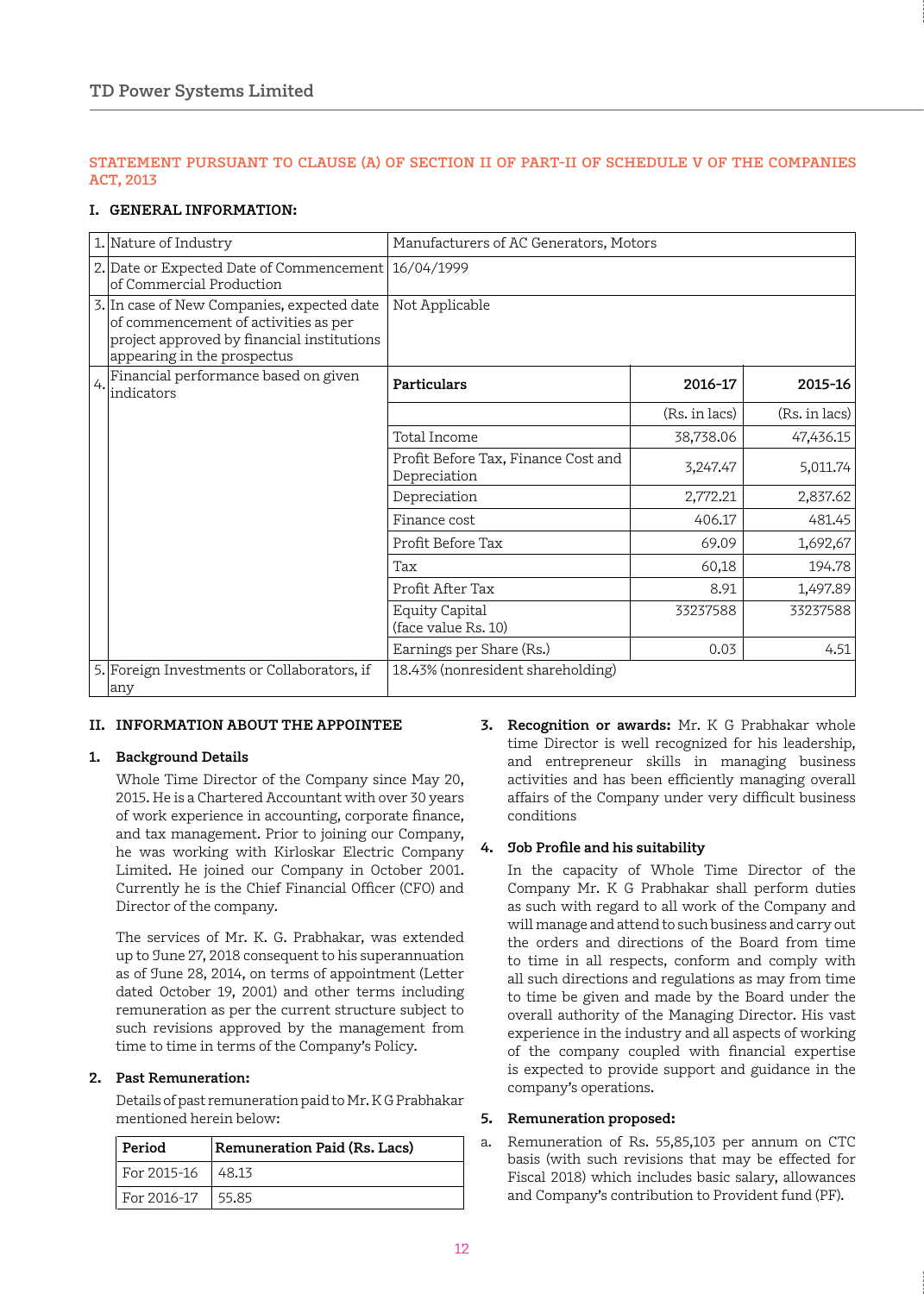b. In addition, he will be paid such bonus/ex-gratia as may be approved for top/senior management of the Company and approved by the Nomination and Remuneration Committee and is eligible for encashment of leave and Gratuity as per Company's policy.

The above remuneration is subject to revisions and increments (as applicable to top/senior management of the Company) at the discretion of the Board.

**6. Comparative remuneration profile with respect to industry, size of the company, profile of the position and person (in case of expatriates the relevant details would be with respect to the country of his origin)** 

The proposed remuneration is sought to be paid as minimum remuneration due to inadequacy of profits and comparative remuneration profile would not be a determining factor. However, there is no direct comparable remuneration profile since there in no domestic company in the Private sector in India manufacturing similar products as the Company. Based on a broad comparison of power equipment sector remuneration comparable, the proposed remuneration would be reasonable.

**7. Pecuniary relationship directly or indirectly with the company, or relationship with the managerial personnel, if any.**

Mr. K G Prabhakar is not having pecuniary relationship directly and indirectly, with the Company.

## **III. OTHER INFORMATION:**

#### **1. Reasons of Loss or Inadequate Profits:**

During Fiscal 2017, the company continued to experience challenging circumstances as the expected kick start of investments & industrial growth did not gain the desired momentum. The capital goods sector continued to face stress, with no visible uptick in key manufacturing and infrastructure sectors. Order intake and sales have remained weak reflecting an overhang of slow recovery. As in the last two to three years the domestic market for generators continued to be sluggish in Fiscal 2017. The global scenario offered no cause for cheer as it continued to encounter challenges including volatility, Eurozone instability, depression in crude oil and volatile commodity prices & currency depreciation in emerging markets. The above factors affected the company in both cost and realisations resulting in lower sales, steep competition both in domestic and overseas markets and lower profits.

#### **2. Steps taken or proposed to be taken for improvement:**

Increased focus has been initiated to improve overseas markets which is the mainstay of company's turnover considering the state of the domestic market. Concerted efforts are on to identify new markets, new applications and customers which have a potential for improved realizations. The

management has also initiated rationalization measures to reduce costs and improve quality.

## **3. Expected increase in productivity and profits in measurable terms:**

The steps initiated as above are expected to increases sales, improve capacity utilization, realizations and profitability by at least in the range of 5-10% year on year.

#### **IV. DISCLOSURES**

The following disclosures are mentioned in the Board of Director's report under the heading "Corporate Governance", to the Financial statement:

- (i) All elements of remuneration package such as salary, benefits, bonuses, stock options, pension, etc., of all the directors;
- (ii) Details of fixed component. and performance linked incentives along with the performance criteria;
- (iii) Service contracts, notice period, severance fees; and
- (iv) Stock option details, if any, and whether the same has been issued at a discount as well as the period over which accrued and over which exercisable.

Except Mr. K. G. Prabhakar, none of the Directors or Key Managerial Personnel or their relatives are in any way concerned or interested (financially or otherwise) in the resolution set out at Item No. 7 of the Notice.

The Board of Directors commends the Ordinary Resolution set out at Item No. 7 of the Notice for approval of Members.

> By Order of the Board for TD Power Systems Limited

Bangalore August 10, 2017

**N. Srivatsa** Company Secretary

**Regd. Off:** No. 27, 28 & 29, KIADB Industrial Area, Dabaspet, Nelamangala Taluk, Bengaluru - 562 111

**CIN:** L31103KA1999PLC025071

**E-mail Id:** tdps@tdps.co.in, **Website:** www.tdps.co.in, **Tel. No.:** + 91 80 22995700, **Fax:** + 91 80 22995718